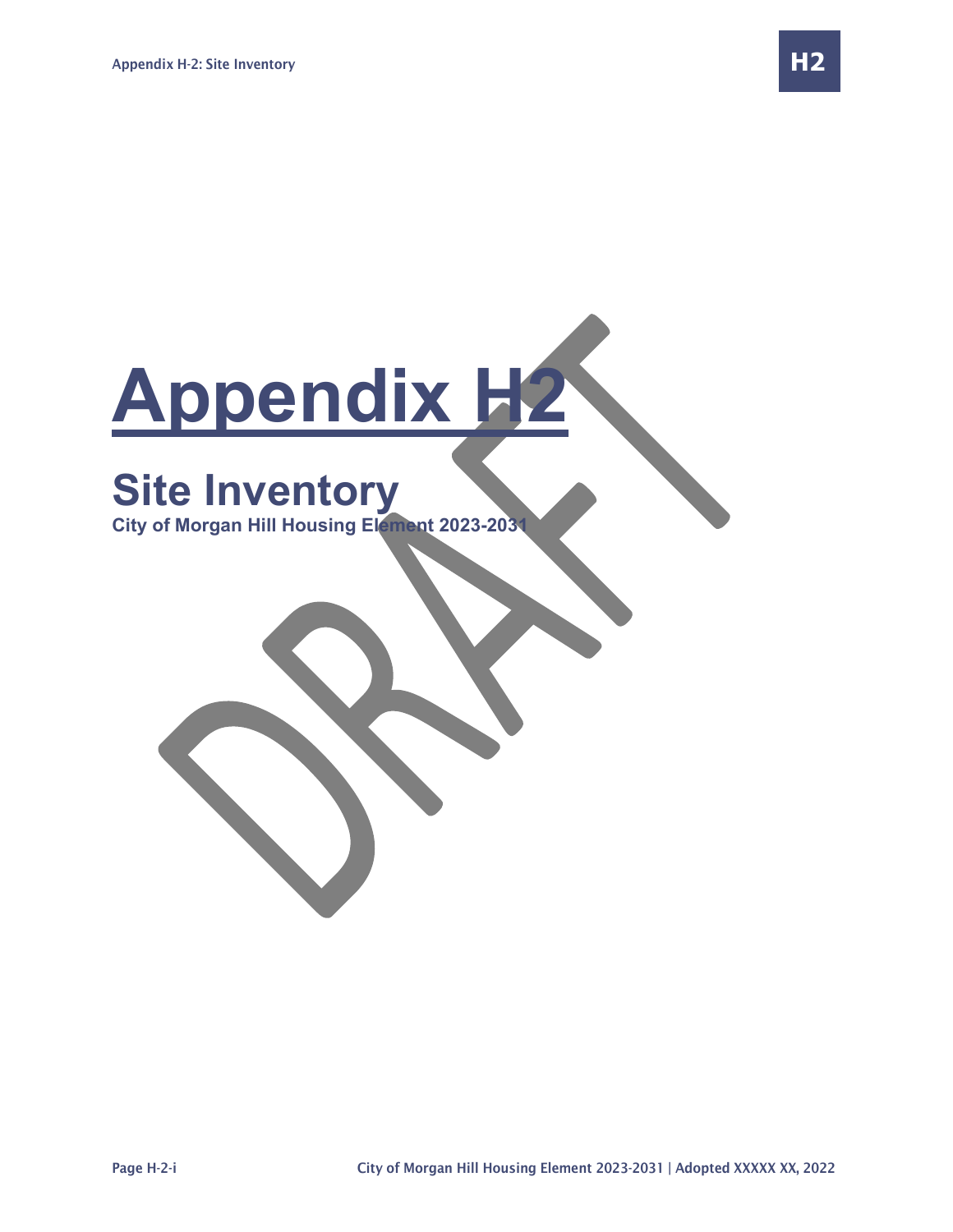### **Table of Contents**

#### **City of Morgan Hill Housing Element**

| 2.1             |                                                                                                                                                    |  |
|-----------------|----------------------------------------------------------------------------------------------------------------------------------------------------|--|
| 2.2             |                                                                                                                                                    |  |
| 2.3             |                                                                                                                                                    |  |
| 2.4             |                                                                                                                                                    |  |
| 2.5             |                                                                                                                                                    |  |
| <b>Figures</b>  |                                                                                                                                                    |  |
|                 |                                                                                                                                                    |  |
| <b>Tables</b>   |                                                                                                                                                    |  |
| Table H $2-1$ : | City of Morgan Hill Regional Housing Needs Allocation, 2023-2031 H-2-2                                                                             |  |
| Table H $2-2$ : |                                                                                                                                                    |  |
| Table H 2-3:    |                                                                                                                                                    |  |
| Table H 2-4:    |                                                                                                                                                    |  |
| Table H $2-5$ : | Summary of Residential Capacity/Potential Compared to 6th Cycle RHNA by<br>Income, City of Morgan Hill, January 31, 2023 to January 31, 2031 H-2-6 |  |
|                 |                                                                                                                                                    |  |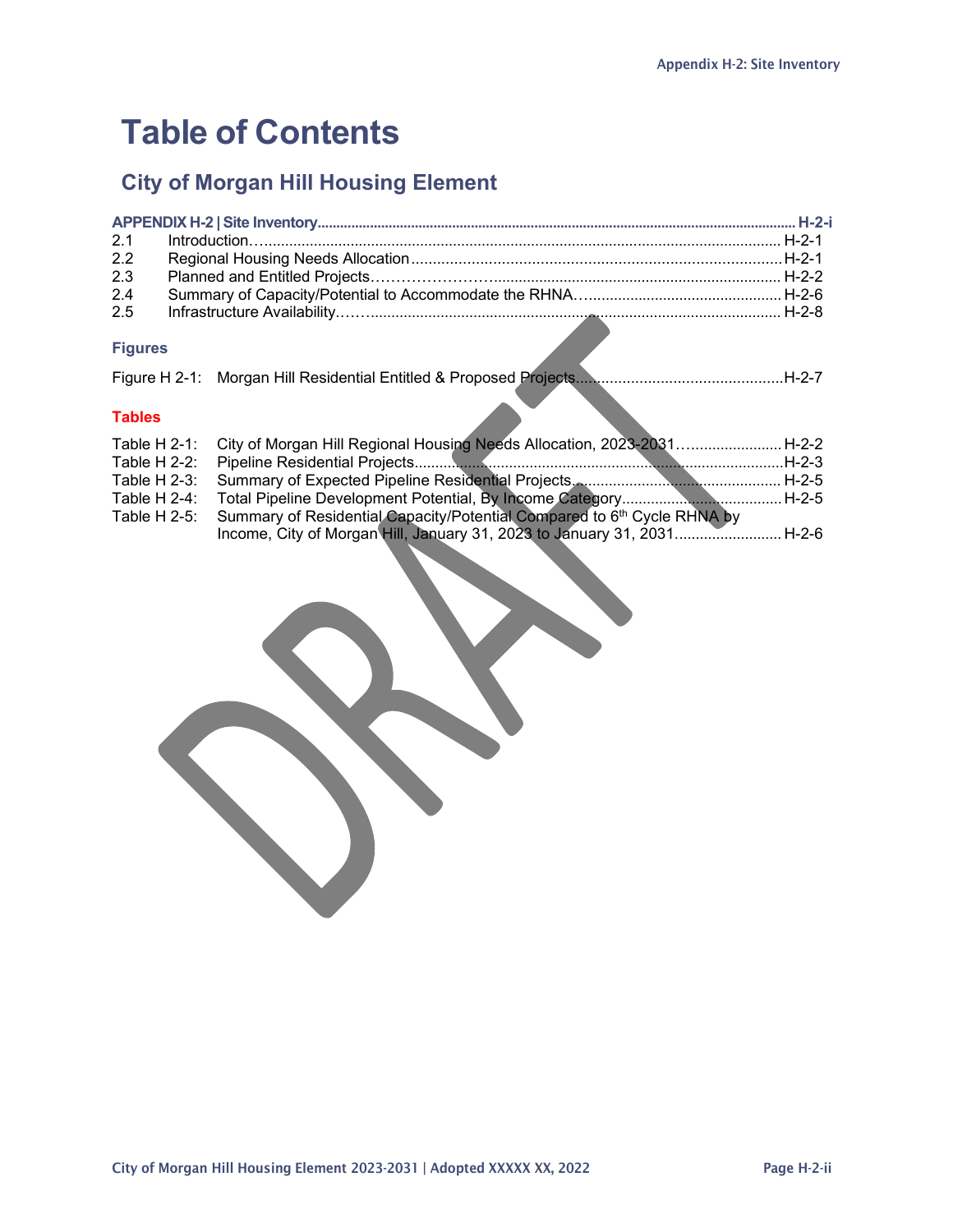## **APPENDIX H-2 | Site Inventory**

#### **2.1 Introduction**

California law (Government Code Sections 65583 (a)(3)) requires that the Housing Element contain an inventory of land suitable for residential development, that can be developed for housing within the planning period and nonvacant (i.e., underutilized) sites having potential for redevelopment. State law also requires an analysis of the relationship of zoning and public facilities and services to these sites.

This appendix presents an inventory of sites within Morgan Hill city limits that are suitable for residential development during the planning period of this Housing Element, January 31, 2023 to January 31, 2031. The analysis presented in this appendix chapter demonstrates there is an adequate supply of residential projects in the "Pipeline" to accommodate the City's housing allocation of 1,037 units, including housing at all income levels. The analysis also demonstrates that a limited number of residential projects in the "Pipeline" allowing for higher density development are located within existing communities considered "low resource". There are 1,183 acres of low resource area within the City boundary, which is approximately 14 percent of the City. Consequently, there are no areas within the City of Morgan Hill which are classified as "high resource".

The appendix starts with a description of the City's housing target for the 2023-2031 planning period, called the Regional Housing Needs Allocation (RHNA). It then describes the number of residential units in the "Pipeline", consisting of both planned and entitled projects. The appendix then provides information on the availability of infrastructure to support development of housing.

#### **2.2 Regional Housing Needs Allocation**

RHNA is the California State-required process that seeks to ensure cities and counties are planning for enough housing to accommodate all economic segments of the community. The process is split into the following three steps:

- 1. **Regional Determination:** The California Department of Housing and Community Development (HCD) provides each region a Regional Determination of housing need, which includes a total number of units split into four income categories. The City of Morgan Hill is within the region covered by the Association of Bay Area Governments (ABAG). HCD provided ABAG a Regional Determination of  $441,176$  units for the  $6<sup>th</sup>$  Cycle RHNA (2023-2031). This is the total number of units that the cities and counties in the ABAG region must collectively plan to accommodate.
- 2. **RHNA Methodology:** Councils of Governments (COG), including ABAG, are responsible for developing a RHNA Methodology for allocating the Regional Determination to each city and county in the COG's region. This methodology must further specific state objectives, including but not limited to: promoting infill, equity, and environmental protection; ensuring jobs-housing balance; and affirmatively furthering fair housing.
- 3. **Housing Element Updates:** Each city and county must then adopt a housing element that demonstrates how the jurisdiction can accommodate its assigned RHNA through its zoning. HCD reviews each jurisdiction's housing element for compliance with state law.

The City of Morgan Hill's share of the regional housing need was determined by a methodology prepared by ABAG as part of the Regional Housing Needs Plan, adopted in December 2021. For the low- and very low-income allocations, the methodology used three adjustments: access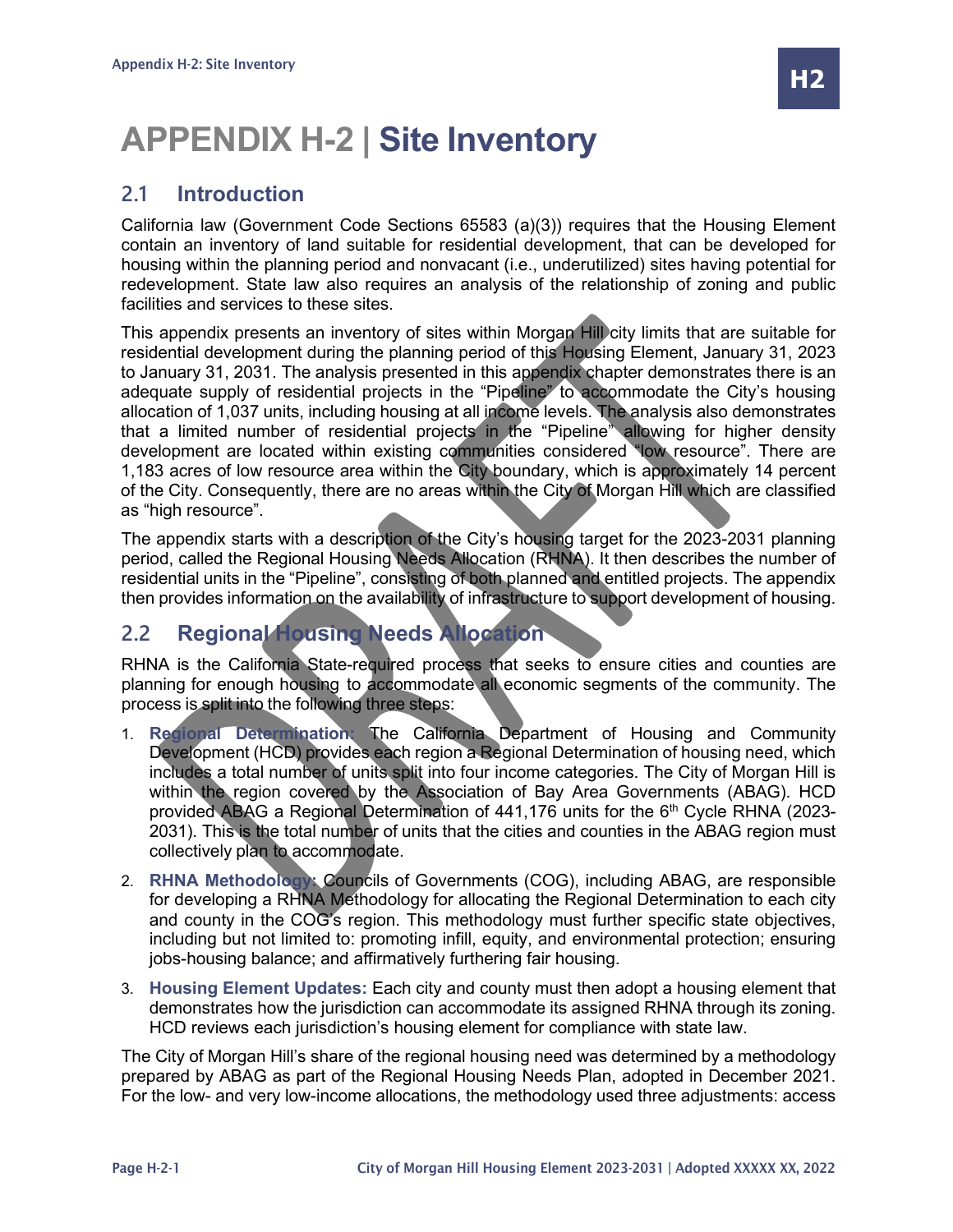to high opportunity areas, job proximity by automobile, and job proximity by transit. For the moderate and above moderate allocations, the methodology used two adjustments: access to high opportunity areas, and job proximity by automobile. Lastly, the methodology applied an equity adjustment that identified 49 jurisdictions that exhibited higher racial segregation and high median incomes than regional averages. As a result, Morgan Hill's RHNA was reduced by 10 units due to the equity adjustment.

In accordance with ABAG's Regional Housing Needs Plan, the City must plan to accommodate a total of 1,037 housing units between January 31, 2023, and January 31, 2031. This is equal to a yearly average of 130 housing units. Table H 2-1 below shows the City's RHNA by income category. Of the 1,037 total units, the City must plan to accommodate 262 units for very lowincome households, 151 units for low-income households, 174 units for moderate-income households, and 450 units for above moderate-income households.

| Table H 2-1<br>City of Morgan Hill Regional Housing Needs Allocation, 2023-2031 |              |                         |  |  |  |  |  |  |
|---------------------------------------------------------------------------------|--------------|-------------------------|--|--|--|--|--|--|
| <b>Income Category</b>                                                          | <b>Units</b> | <b>Percent of Total</b> |  |  |  |  |  |  |
| Very Low-Income                                                                 | 262          | 25.3%                   |  |  |  |  |  |  |
| Low-Income                                                                      | 151          | 14.6%                   |  |  |  |  |  |  |
| Moderate-Income                                                                 | 174          | 16.8%                   |  |  |  |  |  |  |
| Above Moderate-Income                                                           | 450          | 43.4%                   |  |  |  |  |  |  |
| TOTAL                                                                           | 1.037        | $100.0\%$               |  |  |  |  |  |  |

Source: Association of Bay Area Governments, Regional Housing Needs Plan, 2023-2031. Adopted December 2021.

State law also requires the City to identify the projected need for extremely low-income housing. The City assumes that 50 percent of the very low-income housing need is equal to the extremely low-income housing need. As such, there is a projected need for 131 extremely low-income housing units.

#### **2.3 Planned and Entitled Projects**

#### **2.3.1 Overview**

Morgan Hill has a significant pipeline of development projects that are seeking entitlements or are entitled and actively pursuing construction. Table H 2-2 summarizes the current inventory of residential and mixed-use projects with submitted or active entitlements. As of March 1, 2022, there were an estimated 1,823 housing units in the pipeline that are counted toward meeting the RHNA, which include single-family dwellings, deed-restricted affordable units, market rate condominiums and multi-unit development, and individual affordable housing developments. These projects range in size from smaller infill projects with fewer than 100 units, to larger developments with hundreds of units.

There are 545 units in the pipeline that will provide affordable housing for lower-income households. The inventory includes several individual affordable housing developments in the pipeline, including a 249-unit affordable development at 18960 Monterey Road; a 66-unit affordable development at 17965 Monterey Road; a 73-unit affordable development at 15440 Monterey Road; and an 82-unit affordable development at 16685 Church Street.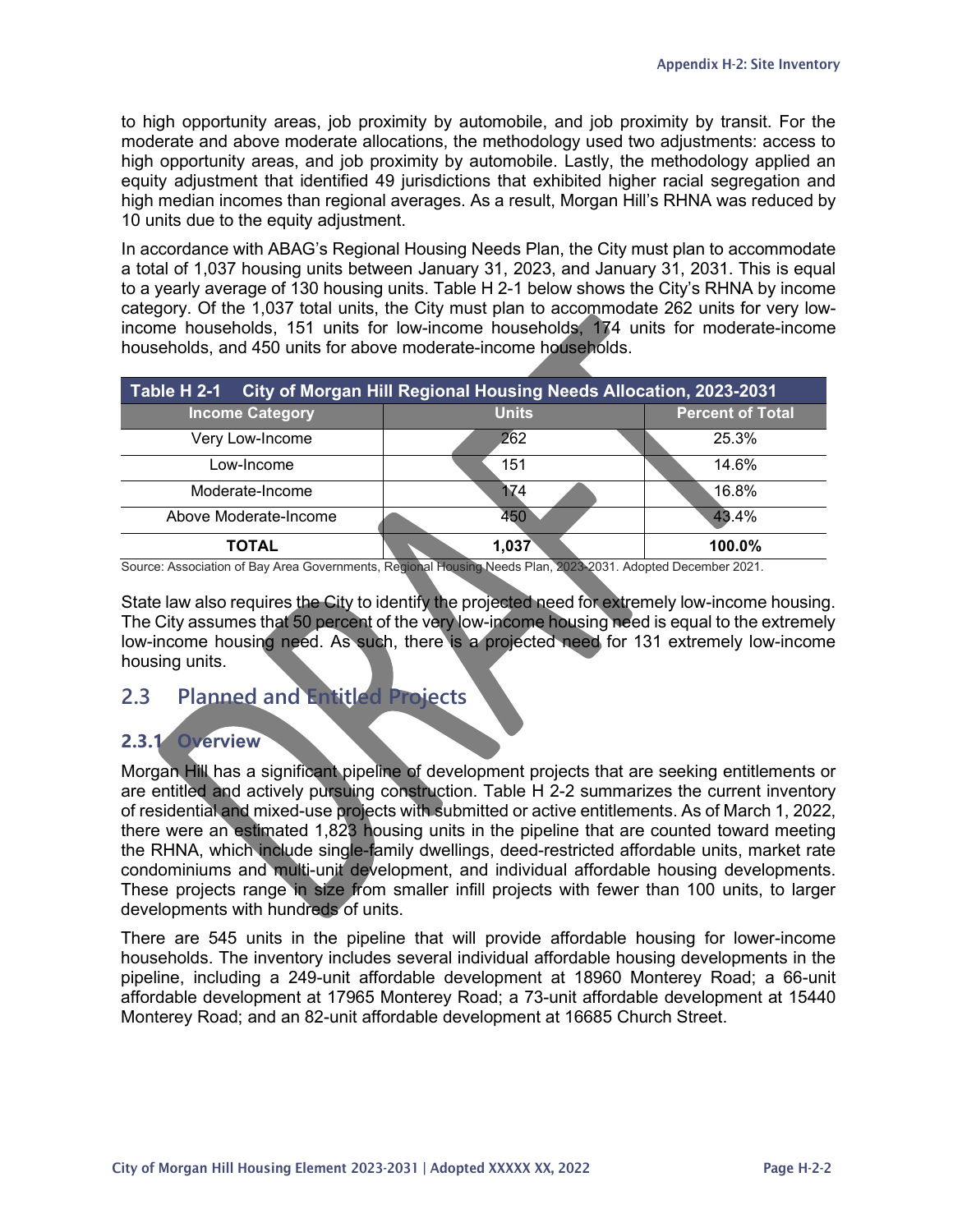

#### **2.3.2 Summary of Pipeline Residential Development**

In total, there are 1,823 units in planned and entitled projects that are counted toward meeting the RHNA. Based on affordability restrictions, the projects listed in Table H 2-2 are anticipated to provide 545 affordable lower-income units consisting of 158 extremely low-income units, 149 very low-income units, and 238 low-income units. In addition to the affordable lower-income units, there are 445 moderate-income units in the pipeline and 833 above moderate-income units.

| <b>Pipeline Residential Projects</b><br>Table H 2-2 |                |                 |                              |                              |                              |                |  |  |
|-----------------------------------------------------|----------------|-----------------|------------------------------|------------------------------|------------------------------|----------------|--|--|
| <b>Project Name</b>                                 | <b>Above</b>   | <b>Moderate</b> | Low-                         | <b>Very Low-</b>             | <b>Extremely</b>             | <b>Total</b>   |  |  |
|                                                     | Mod.           | <b>Income</b>   | <b>Income</b>                | <b>Income</b>                | <b>Low-Income</b>            | <b>Units</b>   |  |  |
|                                                     | <b>Income</b>  | <b>Units</b>    | <b>Units</b>                 | <b>Units</b>                 | <b>Units</b>                 |                |  |  |
|                                                     | <b>Units</b>   |                 |                              |                              |                              |                |  |  |
| SR2020-0017 Monterey-Lucky                          | 57             | 10              |                              |                              |                              | 67             |  |  |
| Shing Manzinita Park (APN                           |                |                 |                              |                              |                              |                |  |  |
| 725-010-18) <sup>2</sup>                            |                |                 |                              |                              |                              |                |  |  |
| SR2018-0020 E. Dunne- Young                         | 42             |                 | 3                            |                              |                              | 46             |  |  |
| (Andalusia) (APNs 726-020-51                        |                |                 |                              |                              |                              |                |  |  |
| &726-020-52) <sup>3</sup>                           |                |                 |                              |                              |                              |                |  |  |
| SR2021-0003 Dakota-Dunne                            | $\overline{3}$ | 3               | $\overline{\phantom{0}}$     |                              |                              | 6              |  |  |
| (APN 726-090-24) <sup>2</sup>                       |                |                 |                              |                              |                              |                |  |  |
| SR2019-0003 Depot-Latala                            | 49             |                 |                              |                              |                              | 49             |  |  |
| (Hale Lumber) (APN 726-130-                         |                |                 |                              |                              |                              |                |  |  |
| $(49)^3$                                            |                |                 |                              |                              |                              |                |  |  |
| SR2019-0026 Monterey-City                           | 86             | 15              | $\blacksquare$               | $\blacksquare$               | $\blacksquare$               | 101            |  |  |
| Ventures (APN 726-250-06) <sup>3</sup>              |                |                 |                              |                              |                              |                |  |  |
| SR2019-0015 Jarvis-MH                               |                | 311             |                              | 78                           | $\blacksquare$               | 389            |  |  |
| Apartments (Braddock &                              |                |                 |                              |                              |                              |                |  |  |
| Logan) (APN 726-250-95) <sup>3</sup>                |                |                 |                              |                              |                              |                |  |  |
| SR2020-0027 Monterey-Minor                          |                | $3^{\circ}$     | 196                          | 25                           | 25                           | 249            |  |  |
| (Jemcor) (APN 726-360-59) <sup>3</sup>              |                |                 |                              |                              |                              |                |  |  |
| SR2021-0014 Monterey-Kerley                         | 79             | 14              | $\blacksquare$               |                              |                              | 93             |  |  |
| (DeNova Homes) (APNs 726-                           |                |                 |                              |                              |                              |                |  |  |
| 420-01 through 726-420-03) <sup>1</sup>             |                |                 |                              |                              |                              |                |  |  |
| SR2020-0010 Half-Dividend                           | 229            | 40              |                              |                              |                              | 269            |  |  |
| (Crosswinds) (APNs 728-300-                         |                |                 |                              |                              |                              |                |  |  |
| 01 through 728-300-04) <sup>1</sup>                 |                |                 |                              |                              |                              |                |  |  |
| SR2021-0011 Cochrane-Toll                           | 114            | 25              |                              |                              |                              | 139            |  |  |
| Brothers (APNs 728-340-32 &                         |                |                 |                              |                              |                              |                |  |  |
| 728-340-33) <sup>3</sup>                            |                |                 |                              |                              |                              |                |  |  |
| SR2018-0009 Tilton-Lee                              | $\mathbf{1}$   | $\mathbf{1}$    | $\qquad \qquad \blacksquare$ | $\qquad \qquad \blacksquare$ | $\qquad \qquad \blacksquare$ | $\overline{2}$ |  |  |
| Schmidt (APN 764-090-04) <sup>2</sup>               |                |                 |                              |                              |                              |                |  |  |
| SR2021-0005 Monterey-First                          |                | 1               | 14                           | 9                            | 42                           | 66             |  |  |
| <b>Community Housing</b>                            |                |                 |                              |                              |                              |                |  |  |
| (Magnolias) (APN 764-120-06) <sup>2</sup>           |                |                 |                              |                              |                              |                |  |  |
| SD2021-0002 Campoli-Squires                         | 1              |                 |                              |                              |                              | $\mathbf 1$    |  |  |
| (APN 764-240-05) <sup>2</sup>                       |                |                 |                              |                              |                              |                |  |  |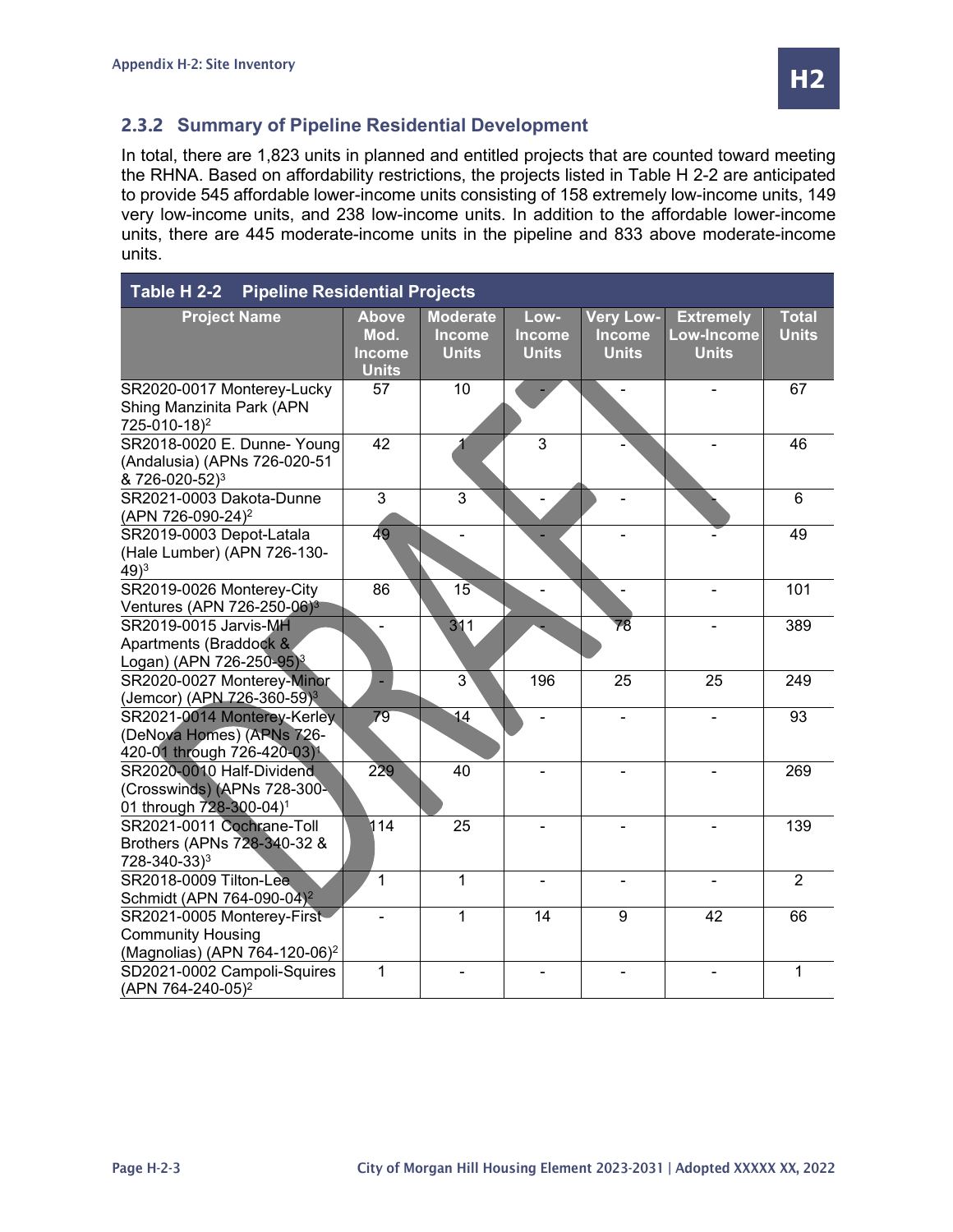| <b>Pipeline Residential Projects (cont.)</b><br>Table H 2-2                                                         |                                                       |                                                  |                                       |                                                   |                                                       |                              |  |  |
|---------------------------------------------------------------------------------------------------------------------|-------------------------------------------------------|--------------------------------------------------|---------------------------------------|---------------------------------------------------|-------------------------------------------------------|------------------------------|--|--|
| <b>Project Name</b>                                                                                                 | <b>Above</b><br>Mod.<br><b>Income</b><br><b>Units</b> | <b>Moderate</b><br><b>Income</b><br><b>Units</b> | Low-<br><b>Income</b><br><b>Units</b> | <b>Very Low-</b><br><b>Income</b><br><b>Units</b> | <b>Extremely</b><br><b>Low-Income</b><br><b>Units</b> | <b>Total</b><br><b>Units</b> |  |  |
| SD2020-0001 Sanchez-Brewer<br>(APN 764-240-76) <sup>2</sup>                                                         | 1                                                     |                                                  |                                       |                                                   |                                                       | 1                            |  |  |
| AAE2021-0002 Old Monterey-<br>Appletree (Kelly Vo) (APN 764-<br>$240-61$ <sup>2</sup>                               | 5                                                     | $\overline{2}$                                   |                                       |                                                   |                                                       | $\overline{7}$               |  |  |
| SR2020-0028 Spring-Ginacola<br>(APN 767-110-30) <sup>3</sup>                                                        | 19                                                    | 3                                                |                                       |                                                   |                                                       | 22                           |  |  |
| SR2022-0001 Edes-Alcini<br>(TTLC Morgan Hill) (APN 767-<br>$180 - 46$ <sup>1</sup>                                  | 18                                                    | 3                                                |                                       |                                                   |                                                       | 21                           |  |  |
| SR2018-0025 Llagas-Strolata<br>Properties (Silvas) (APN 773-<br>$320 - 13$ <sup>2</sup>                             | $\overline{4}$                                        |                                                  |                                       |                                                   |                                                       | $\overline{\mathcal{A}}$     |  |  |
| SR2020-0023 Watsonville-<br>Hordness (Crossings at<br>Monterey/Royal Oaks Village)<br>(APN 779-040-75) <sup>3</sup> |                                                       |                                                  |                                       | 24                                                | 48                                                    | 73                           |  |  |
| SR2020-0005 Monterey-<br>Morgan Hill Senior Housing<br>(APN 817-020-67) <sup>2</sup>                                |                                                       | 1                                                | 25                                    | 13                                                | 43                                                    | 82                           |  |  |
| SR2020-0014 Tennant-Osito<br>Holdings (APN 817-040-59) <sup>2</sup>                                                 | 14                                                    | $\overline{2}$                                   |                                       |                                                   |                                                       | 16                           |  |  |
| SR2022-0002 (Lillian<br>Commons/Rosewood) (APN<br>817-090-41)1                                                      | 111                                                   | $\overline{9}$                                   |                                       |                                                   |                                                       | 120                          |  |  |
| <b>Subtotal</b>                                                                                                     | 833                                                   | 445                                              | 238                                   | 149                                               | 158                                                   | 1,823                        |  |  |

Source: City of Morgan Hill Development Services Department, May 1, 2022.

Notes: <sup>1</sup> Pending project based on the affordability and unit count within the proposed project expected to be built within the 2023-2031 planning period.

<sup>2</sup> Entitled project based on the affordability and unit count of the approved development expected to be built within the 2023-2031 planning period.

<sup>3</sup> Affordability and unit count of the approved development based on Building Permits submitted to City of Morgan Hill and expected to be built within the 2023-2031 planning period.

The City of Morgan Hill received Building Permit applications for several of the projects identified in Table H 2-2 totaling 1,068 units. These projects include: 1. SR2018-0020 E. Dunne-Young (Andalusia) (APNs 726-020-51 & 726-020-52); 2. SR2019-0003 Depot-Latala (Hale Lumber) (APN 726-130-49); 3. SR2019-0026 Monterey-City Ventures (APN 726-250-06); 4. SR2019-0015 Jarvis-MH Apartments (Braddock & Logan) (APN 726-250-95); 5. SR2020-0027 Monterey-Minor (Jemcor) (APN 726-360-59); 6. SR2021-0011 Cochrane-Toll Brothers (APNs 728-340-32 & 728- 340-33); 7. SR2020-0028 Spring-Ginacola (APN 767-110-30); and 8) SR2020-0023 Watsonville-Hordness (Crossings at Monterey/Royal Oaks Village) (APN 779-040-75).

To estimate the number of proposed pipeline development projects that are expected to reach completion during the 6th cycle, the City examined completion rates of pipeline development projects during the 5th cycle (2015 through 2022). For discretionary entitlements, completion rates were found by drawing upon all planning entitlement applications and approvals and finding the percentage of those projects which have obtained a building permit and therefore reached completion. This analysis found that entitlement applications had a completion rate of 88.7%, while approved entitlements had a completion rate of 91.7%. For building permit applications and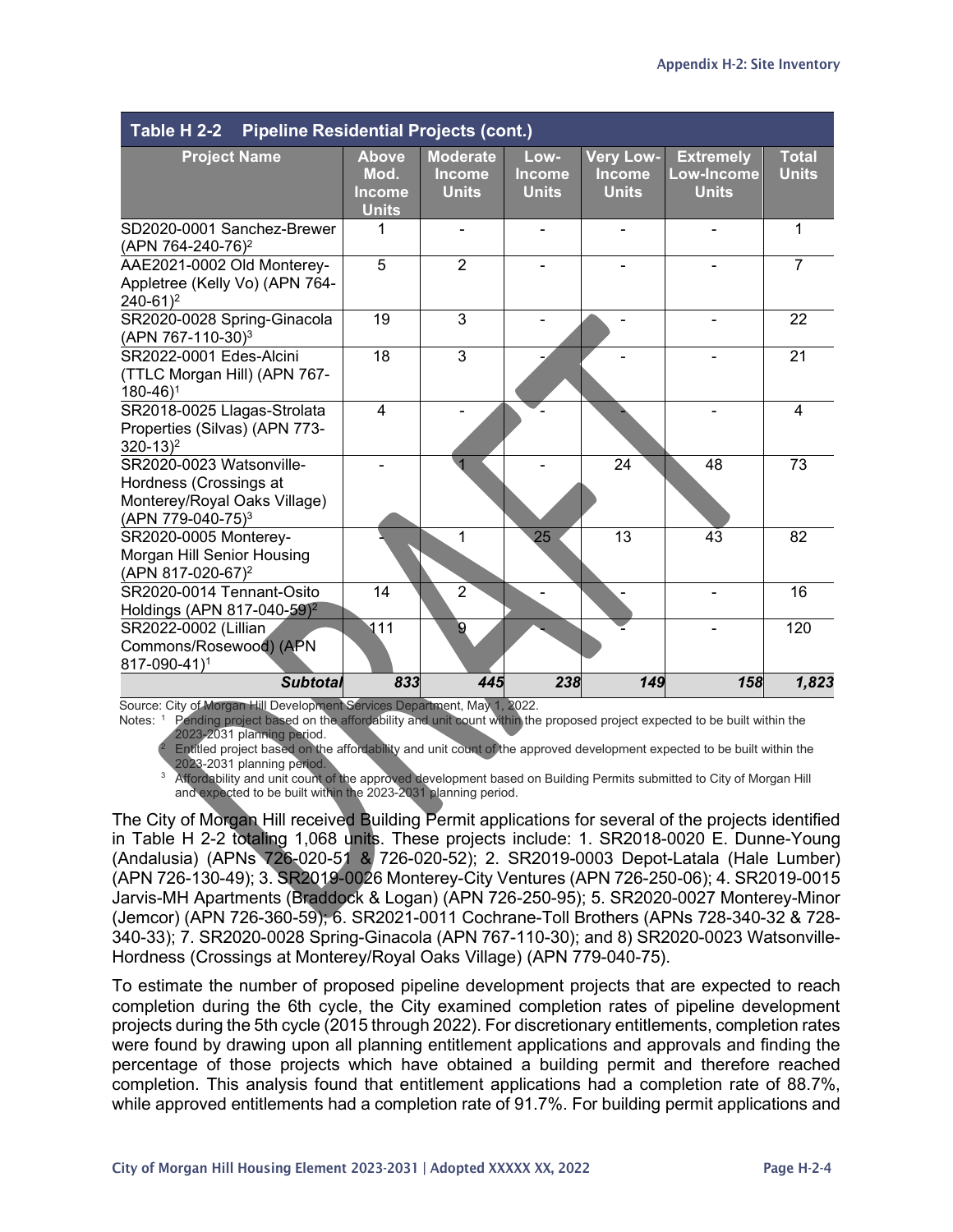

approved permits, completion rates were established based on evaluating all residential building permits issued for new residential units, as well as all issued building permits that have been finaled/received a certificate of occupancy, from January 1, 2015, through December 31, 2020. The report found that building permits have a 99.2% completion rate for issued permits. Those completion rates were then applied to the current pipeline to determine the number that would be expected to be completed within the next eight years.

| Table H 2-3 Summary of Expected Pipeline Residential Projects |              |                                                             |                                                 |  |  |  |  |  |  |
|---------------------------------------------------------------|--------------|-------------------------------------------------------------|-------------------------------------------------|--|--|--|--|--|--|
| <b>Project Type by Income</b><br>Category                     | <b>Added</b> | Proposed Units   % Units Expected to be<br><b>Completed</b> | <b>Units Expected to be</b><br><b>Completed</b> |  |  |  |  |  |  |
|                                                               |              | <b>Active Planning Entitlements</b>                         |                                                 |  |  |  |  |  |  |
| Lower Income                                                  | ۰            |                                                             | ۰                                               |  |  |  |  |  |  |
| Moderate Income                                               | 66           | 88.7%                                                       | 59                                              |  |  |  |  |  |  |
| Above Moderate Income                                         | 437          | 88.7%                                                       | 388                                             |  |  |  |  |  |  |
| <b>Total Units</b>                                            | 503          | 88.7%                                                       | 447                                             |  |  |  |  |  |  |
|                                                               |              | Approved Planning Entitlements with No Building Permit      |                                                 |  |  |  |  |  |  |
| Lower Income                                                  | 146          | 91.7%                                                       | 134                                             |  |  |  |  |  |  |
| Moderate Income                                               | 20           | 91.7%                                                       | 18                                              |  |  |  |  |  |  |
| Above Moderate Income                                         | 86           | 91.7%                                                       | 79                                              |  |  |  |  |  |  |
| <b>Total Units</b>                                            | 252          | 91.7%                                                       | 231                                             |  |  |  |  |  |  |
| <b>Building Permit Applications</b>                           |              |                                                             |                                                 |  |  |  |  |  |  |
| Lower Income                                                  | 399          | $99.2\%$                                                    | 396                                             |  |  |  |  |  |  |
| Moderate Income                                               | 359          | 99.2%                                                       | 356                                             |  |  |  |  |  |  |

Table H 2-4 shows the expected breakdown of this pipeline development potential, by expected income category. The income categories for individual development projects are based on the actual proposed affordability level requested or approved as part of the entitlement request.

*Total Units 1,068 99.2% 1,060*

Above Moderate Income 310 310 99.2% 308

| <b>Total Pipeline Development Potential, by Income Category</b><br>Table H 2-4 |                                                      |                               |                                |                                            |                                                |                                                        |  |  |  |
|--------------------------------------------------------------------------------|------------------------------------------------------|-------------------------------|--------------------------------|--------------------------------------------|------------------------------------------------|--------------------------------------------------------|--|--|--|
|                                                                                | Above Mod. Moderate<br><b>Income</b><br><b>Units</b> | <b>Income</b><br><b>Units</b> | Low-<br>Income<br><b>Units</b> | Very Low-<br><b>Income</b><br><b>Units</b> | <b>Extremely</b><br>Low-Income<br><b>Units</b> | <b>Total</b><br><b>Development</b><br><b>Potential</b> |  |  |  |
| <b>Active Planning</b><br>Entitlements                                         | 388                                                  | 59                            |                                |                                            |                                                | 447                                                    |  |  |  |
| <b>Approved Planning</b><br>Entitlements with No<br><b>Building Permit</b>     | 79                                                   | 18                            | 36                             | 20                                         | 78                                             | 231                                                    |  |  |  |
| <b>Building Permit</b><br>Applications                                         | 308                                                  | 356                           | 197                            | 126                                        | 73                                             | 1,060                                                  |  |  |  |
| <b>Total Pipeline</b><br><b>Development</b><br><b>Projects</b>                 | 775                                                  | 433                           | 233                            | 146                                        | 151                                            | 1,738                                                  |  |  |  |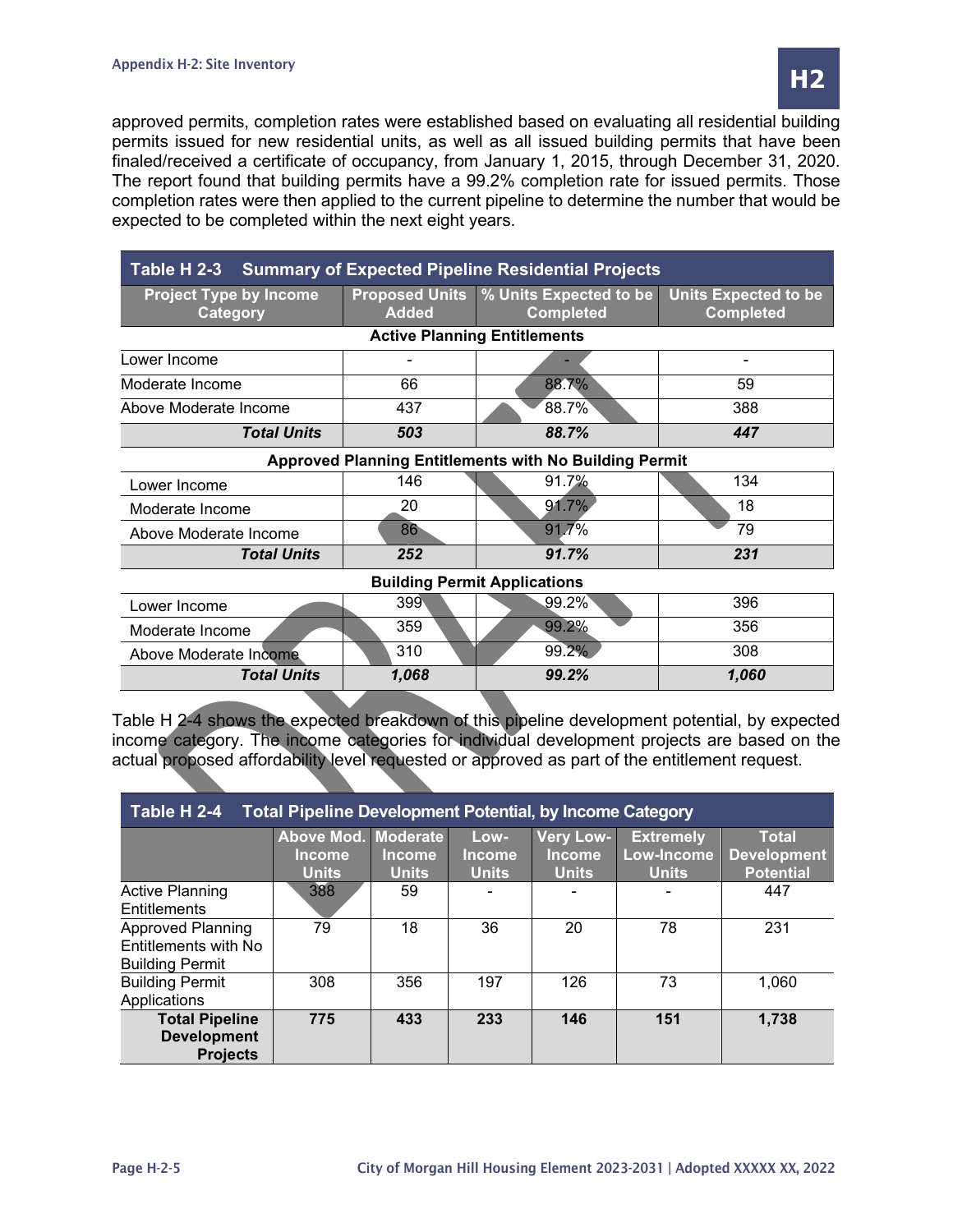#### **2.4 Summary of Capacity/Potential to Accommodate the RHNA**

State law requires each jurisdiction to demonstrate that sufficient land is zoned to provide housing capacity that is adequate to meet the RHNA for each income level. Table H 2-5 below provides a summary of total residential development capacity and potential included in the site inventory compared to the City's  $6<sup>th</sup>$  Cycle RHNA. As shown in the table, the City has a total residential development pipeline capacity for 1,823 units. After incorporating the success criteria percentages identified in Table H 2-3 above, the City has a total residential development pipeline potential of 1,738 units, which is sufficient capacity to accommodate the RHNA of 1,037 units. The site inventory includes capacity for 413 lower-income units (i.e., extremely low-, very low-, and low-income units), 174 moderate income units, and 450 above moderate-income units.

| Summary of Residential Capacity/Potential Compared to 6 <sup>th</sup> Cycle<br>Table H 2-5<br>RHNA by Income, City of Morgan Hill, January 31, 2023 to January<br>31, 2031 |                                              |                            |                |                                  |                                               |              |  |  |
|----------------------------------------------------------------------------------------------------------------------------------------------------------------------------|----------------------------------------------|----------------------------|----------------|----------------------------------|-----------------------------------------------|--------------|--|--|
|                                                                                                                                                                            | <b>Extremely Low-</b><br><b>Income Units</b> | Very Low-<br><b>Income</b> | Low-<br>Income | Moderate-<br><b>Income Units</b> | <b>Above Moderate-</b><br><b>Income Units</b> | <b>Total</b> |  |  |
|                                                                                                                                                                            |                                              | <b>Units</b>               | <b>Units</b>   |                                  |                                               | <b>Units</b> |  |  |
| <b>RHNA</b>                                                                                                                                                                | 131                                          | 131                        | 151            | 174                              | 450                                           | 1,037        |  |  |
| Pipeline<br>Residential                                                                                                                                                    | 158                                          | 149                        | 238            | 445                              | 833                                           | 1,823        |  |  |
| Capacity                                                                                                                                                                   |                                              |                            |                |                                  |                                               |              |  |  |
| Pipeline                                                                                                                                                                   | 151                                          | 146                        | 233            | 433                              | 775                                           | 1,738        |  |  |
| Residential<br>Potential                                                                                                                                                   |                                              |                            |                |                                  |                                               |              |  |  |
| <b>Total Capacity</b>                                                                                                                                                      | 151                                          | 146                        | 233            | 433                              | 775                                           | 1,738        |  |  |
| $Surplus(+)/$<br>Deficit(-)                                                                                                                                                | $+20$                                        | $+15$                      | $+82$          | $+259$                           | $+325$                                        | $+701$       |  |  |

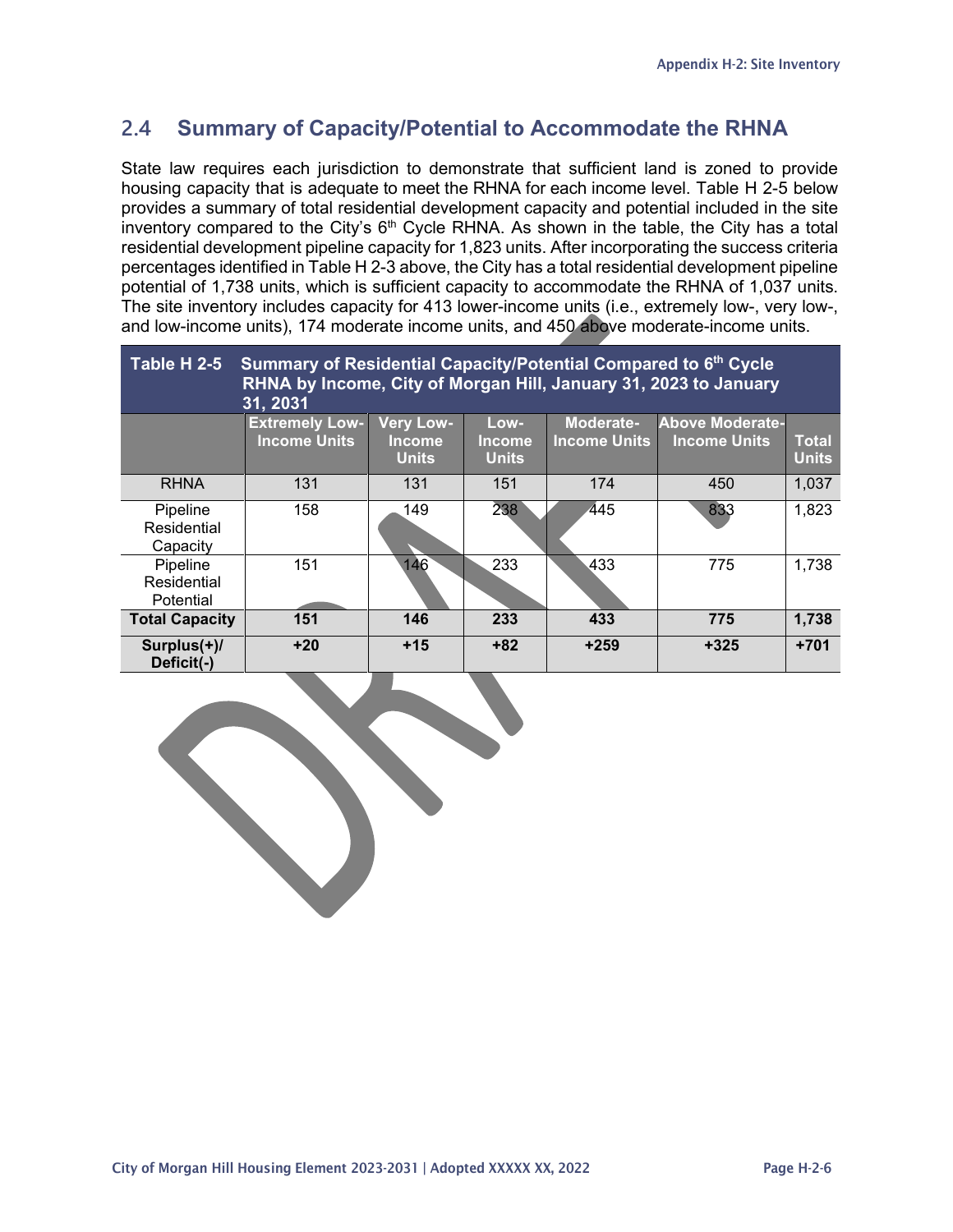



Page H-2-7 City of Morgan Hill Housing Element 2023-2031 | Adopted XXXXX XX, 2022